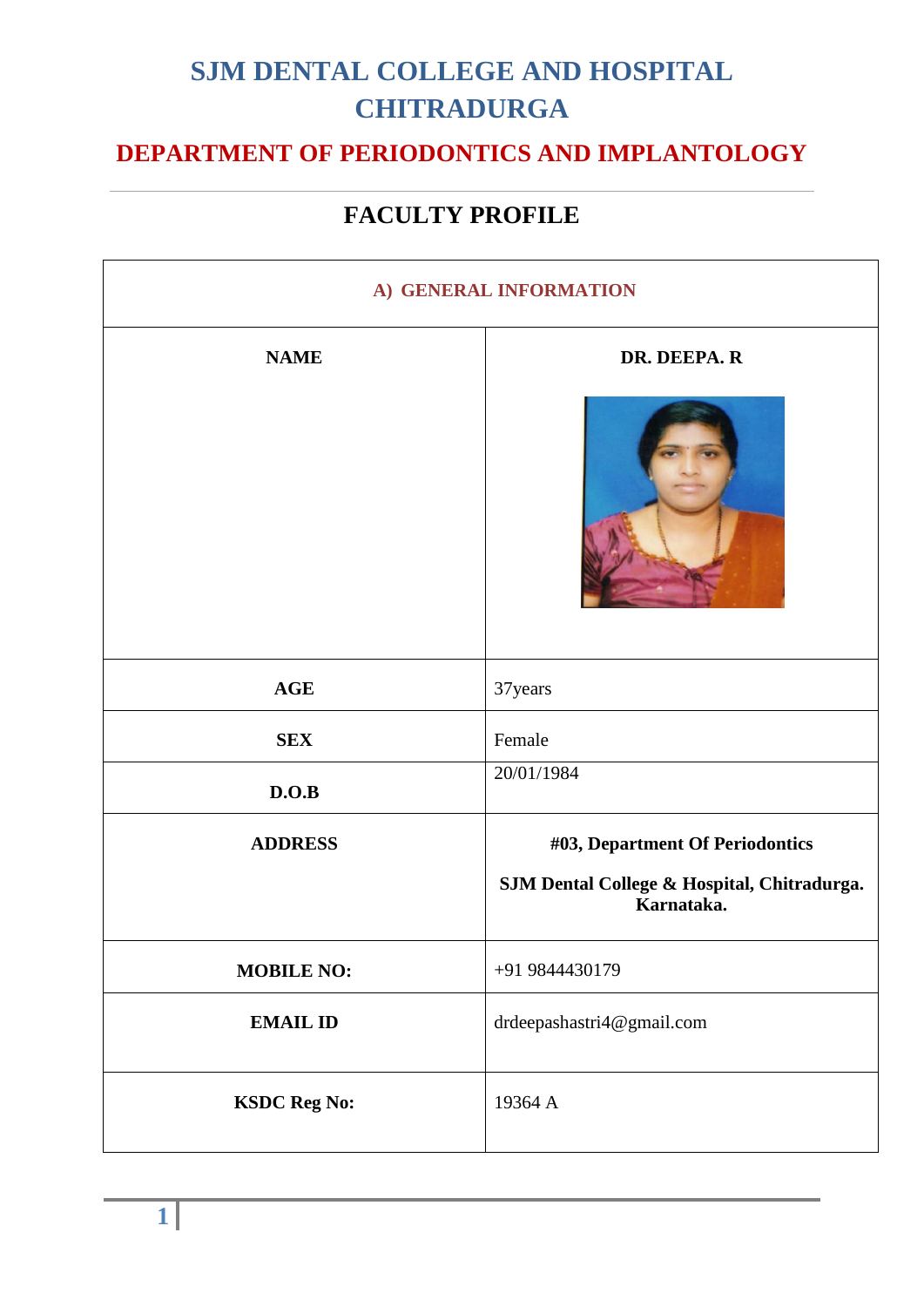### **DEPARTMENT OF PERIODONTICS AND IMPLANTOLOGY**

| <b>B) CRITERIA WISE PROFILE</b>                                                                                        |                                                                                                                                                                                                                 |
|------------------------------------------------------------------------------------------------------------------------|-----------------------------------------------------------------------------------------------------------------------------------------------------------------------------------------------------------------|
| 1) CURRICULAR ASPECTS                                                                                                  |                                                                                                                                                                                                                 |
| <b>QUALIFICATION</b>                                                                                                   | <b>BDS,MDS</b>                                                                                                                                                                                                  |
| <b>TEACHING EXPERIENCE</b>                                                                                             | <b>10 YEARS 11 MONTHS</b>                                                                                                                                                                                       |
| <b>DESIGNATION</b>                                                                                                     | <b>PROFESSOR</b>                                                                                                                                                                                                |
| <b>BOARD OF STUDY MEMBER OF</b><br><b>UNIVERSITY</b>                                                                   | None                                                                                                                                                                                                            |
| <b>WORK SHOPS ATTENDED REGARDING</b><br><b>CURRICULAR DESIGN</b>                                                       | None                                                                                                                                                                                                            |
| 2) TEACHING & LEARNING                                                                                                 |                                                                                                                                                                                                                 |
| <b>TEACHING LESSON PLAN</b>                                                                                            | <b>Teaching Plan Copy Enclosed</b>                                                                                                                                                                              |
| <b>TEACHING DIARY</b>                                                                                                  | <b>Teaching Diary Copy Enclosed</b>                                                                                                                                                                             |
| <b>FACULTY DEVELOPMENT</b><br><b>PROGRAMMES &amp; WORK SHOP</b><br><b>ATTENDED REGARDING TEACHING</b><br>AND LEARNING. | Attended workshop on "Basic Course In<br>Education Methodology" conducted by the Rajiv<br>Gandhi University Of Health Sciences,<br>Karnataka, held at SJM Dental College And<br>Hospital On 24 and 25 sep 2019. |
|                                                                                                                        | 3) RESEARCH CONSULTANCY & EXTENSION                                                                                                                                                                             |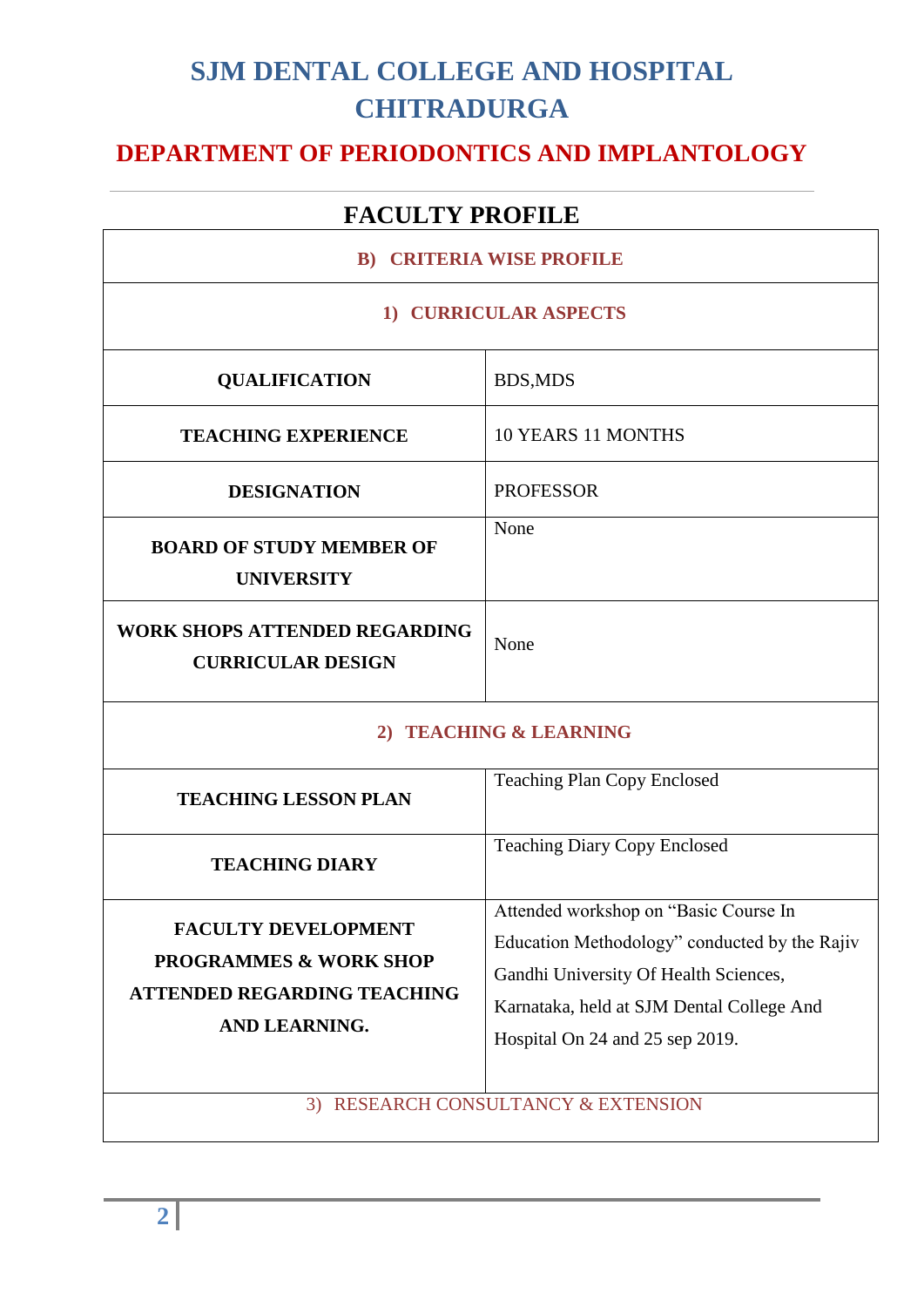### **DEPARTMENT OF PERIODONTICS AND IMPLANTOLOGY**

|                                                        | raculi i nofile                                                                                                                                                                                                                                                                                        |
|--------------------------------------------------------|--------------------------------------------------------------------------------------------------------------------------------------------------------------------------------------------------------------------------------------------------------------------------------------------------------|
| <b>MAIN DISSERTATION</b>                               | Accuracy of probing attachment levels using a<br>new computerised Cemento enamel junction<br>probe versus traditional probe                                                                                                                                                                            |
| <b>LIBRARY DISSERTATION</b>                            | Toll like receptors in periodontitis                                                                                                                                                                                                                                                                   |
| <b>NO OF SCIENTIFIC PUBLICATIONS</b>                   | Hard Fibroma- A rare case report. IJPHRD                                                                                                                                                                                                                                                               |
| <b>International-0</b>                                 | 4[1], 63 2013.                                                                                                                                                                                                                                                                                         |
| National-02                                            | Accuracy of probing attachment levels<br>using a new computerised Cemento                                                                                                                                                                                                                              |
| Pubmed-01                                              | enamel junction probe. journal of indian<br>society of periodontology jan-march<br>2012;16(1),74-79                                                                                                                                                                                                    |
|                                                        | Gingival crevicular blood for glucometric<br>$\bullet$<br>analysis. Karnataka state dental journal<br>jan-march 2011;30(1),12-15<br>1. Management of oral pyogenic granuloma<br>with profuse gingival bleeding using<br>lasers in paediatric patient Journal Of<br>Dntal Laser 2019                    |
|                                                        | (copies of publications enclosed)                                                                                                                                                                                                                                                                      |
| <b>NATIONAL &amp; INTERNATIONAL</b><br><b>CITATION</b> | C-index -05<br>H Index-01<br>i10 index-                                                                                                                                                                                                                                                                |
| <b>WORKSHOPS ATTENDED</b>                              | CDE dental profile - Feb 2009 CODS<br><b>DAVANGERE</b><br>Oral pathology Pg covention –march 2009<br><b>CODS</b> Davangere<br>Perio CDE programe -OCT2009, Bapuji<br>dental college and hospital Davangere<br>CDE programe held at SJMDCH<br>chitradurga 14 th may 2011<br>CDE programe held at SJMDCH |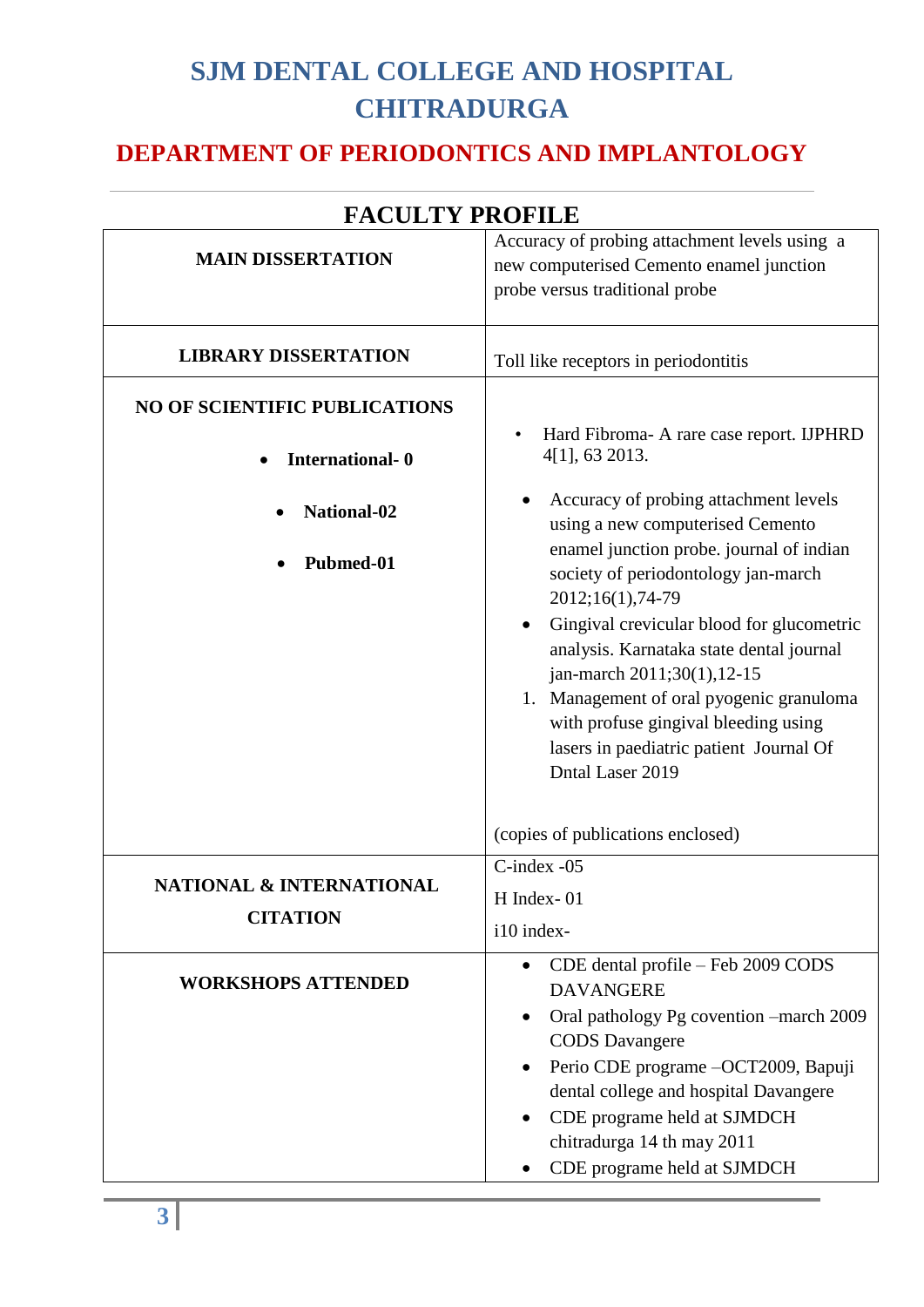#### **DEPARTMENT OF PERIODONTICS AND IMPLANTOLOGY**

| FACULTY PROFILE |                                                      |
|-----------------|------------------------------------------------------|
|                 | chitradurga on $2^{nd}$ & 3 <sup>rd</sup> feb2013    |
|                 | CDE programe held at SJMDCH                          |
|                 | chitradurga on $12^{th}$ 2013                        |
|                 | Research prospects and current trends in             |
|                 | stomatology held on $27th$ and $28th$ feb            |
|                 | 2013 at Rajarajeshwari dental college and            |
|                 | hospital Bangalore.                                  |
|                 | The training program on CPR & Basic                  |
|                 | life support $- A$ hands on course as a of           |
|                 | part CDE conducted at SJMDCH in                      |
|                 | association with IDA chitradurga branch              |
|                 | on 17 <sup>th</sup> aprill 2013                      |
|                 | CDE programme on zygomatic and DIEM                  |
|                 | 2 concept at GDC Bangalore on $22nd$                 |
|                 | January 2013.                                        |
|                 | CDE program held at SJMDCH                           |
|                 | Chitradurga on 6 <sup>th</sup> march 2014            |
|                 | CDE program held at SJMDCH                           |
|                 | Chitradurga in association with IDA                  |
|                 | Chitradurga branch on 11 <sup>th</sup> Feb. 2015.    |
|                 | Attended CDE Programme entitled                      |
|                 | Melange of building Blocks on 3 <sup>rd</sup> March, |
|                 | 2016 at SJMDCH Chitradurga.                          |
|                 | Attended workshop on modern rotary<br>$\bullet$      |
|                 | endodontic on $23rd$ august 2017 at                  |
|                 | chitradurga.                                         |
|                 | Attended CDE programme with hands -on                |
|                 | course Access to foramen 3D                          |
|                 | Obturation, secrets revealed, on 23 <sup>rd</sup>    |
|                 | august 2017 at SJMDCH Chitradurga.                   |
|                 | Attended CDE programme with hands -on                |
|                 | cours "Cardiopulmonary Resucitation and              |
|                 | other basic life support sklls in dentistry"         |
|                 | On 12 th December 2018, organized by                 |
|                 | IDA Chitradurga branch and SJMDCH,                   |
|                 | Chitradurga.                                         |
|                 | Attended the cyber safe campus workshop              |
|                 | held at anubhava mantapa, SJM VIDYA                  |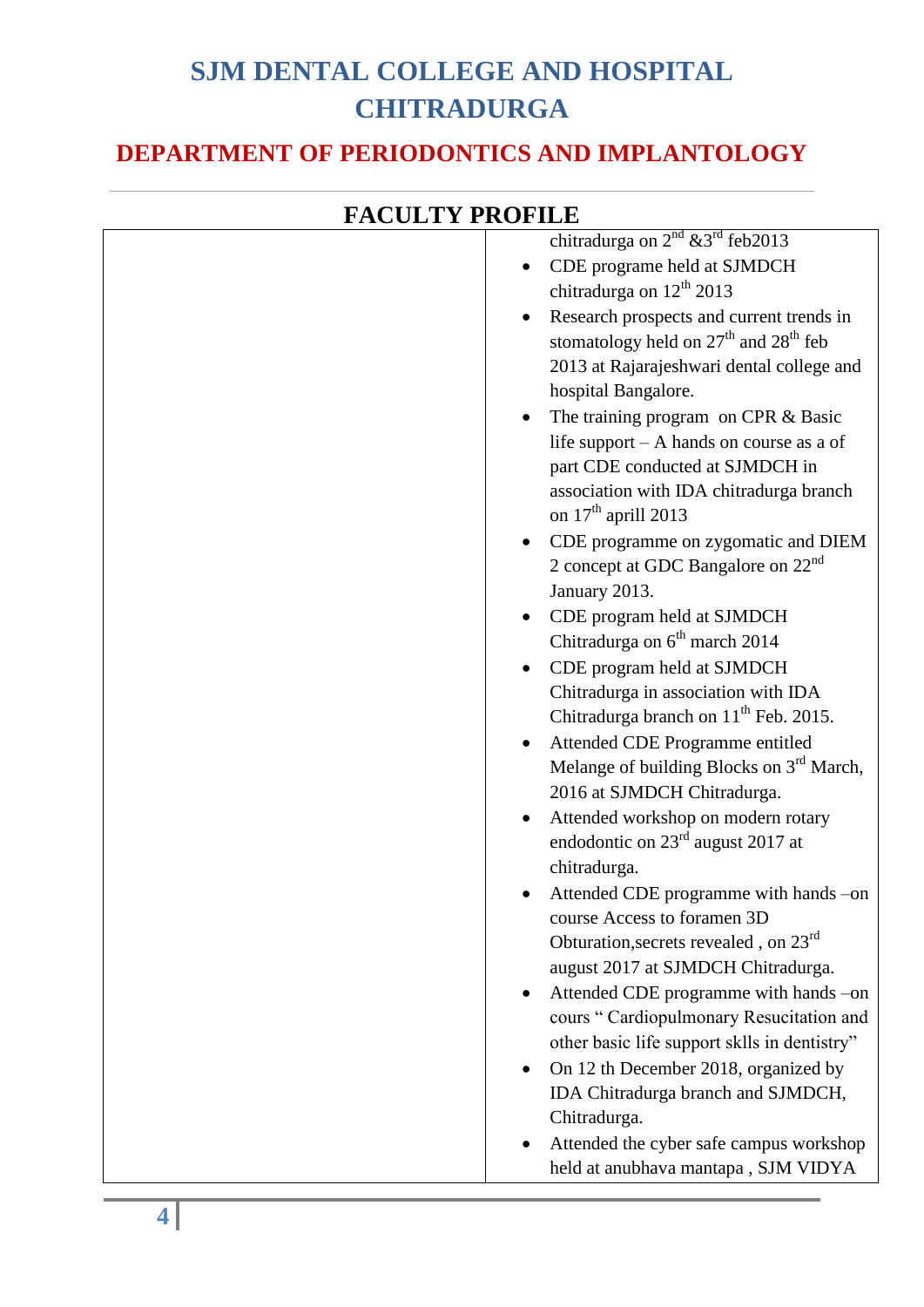#### **DEPARTMENT OF PERIODONTICS AND IMPLANTOLOGY**

|                                 | <b>FACULTY PROFILE</b>                                                                                                                                                                                                                                                                                                                                |  |  |
|---------------------------------|-------------------------------------------------------------------------------------------------------------------------------------------------------------------------------------------------------------------------------------------------------------------------------------------------------------------------------------------------------|--|--|
|                                 | PEETHA.<br>Attended workshop On "Art and Science<br>of Aesthetic Dentistry-Veneers" on 26 <sup>TH</sup>                                                                                                                                                                                                                                               |  |  |
|                                 | FEB 2020 at SJMDCH, Chitradurga.                                                                                                                                                                                                                                                                                                                      |  |  |
| <b>CONFERENCES ATTENDED</b>     | Research<br>methodology<br>workshop                                                                                                                                                                                                                                                                                                                   |  |  |
| <b>REGARDING RESEARCH</b>       | conducted at SJMDCH on 23 <sup>rd</sup> feb 2016                                                                                                                                                                                                                                                                                                      |  |  |
| <b>METHODOLOGY</b>              | Speaker - Dr G N Mallikarjunappa.                                                                                                                                                                                                                                                                                                                     |  |  |
|                                 | "Research<br>Attended<br>methodology<br>epidemiology and biostatics workshop"<br>Conducted by SJM Dental college and<br>Hospital, Chitradurga on 23 <sup>rd</sup> Jan 2019                                                                                                                                                                            |  |  |
| <b>SPECIALITY CONFERENCES</b>   | • $32nd$ National conference of ISP $28th$ -30 <sup>th</sup><br>Dec, 2007at Bapuji dental college and<br>hospital, Davangere.<br>$34th$ National conference of ISP $4th$ -5 <sup>th</sup> of<br>december 2009 at dharwad.<br>ISP PG convention , Trivendrum2007<br><b>BAP PG</b> convention, Bangalore                                                |  |  |
| <b>GUEST LECTURE OR SPEAKER</b> | <b>NONE</b>                                                                                                                                                                                                                                                                                                                                           |  |  |
| <b>RESEARCH PROJECTS</b>        | 2015-2016<br>1. A questionnaire survey: Knowledge &<br>attitude about periodontal disease & its<br>influence on systemic health among health<br>care practitioners in Chitradurga town.<br>2. A questionnaire survey: oral hygiene<br>practices, smoking<br>habits,<br>and<br>self<br>perceived oral malodor among dental<br>students of Chitradurga. |  |  |
|                                 |                                                                                                                                                                                                                                                                                                                                                       |  |  |